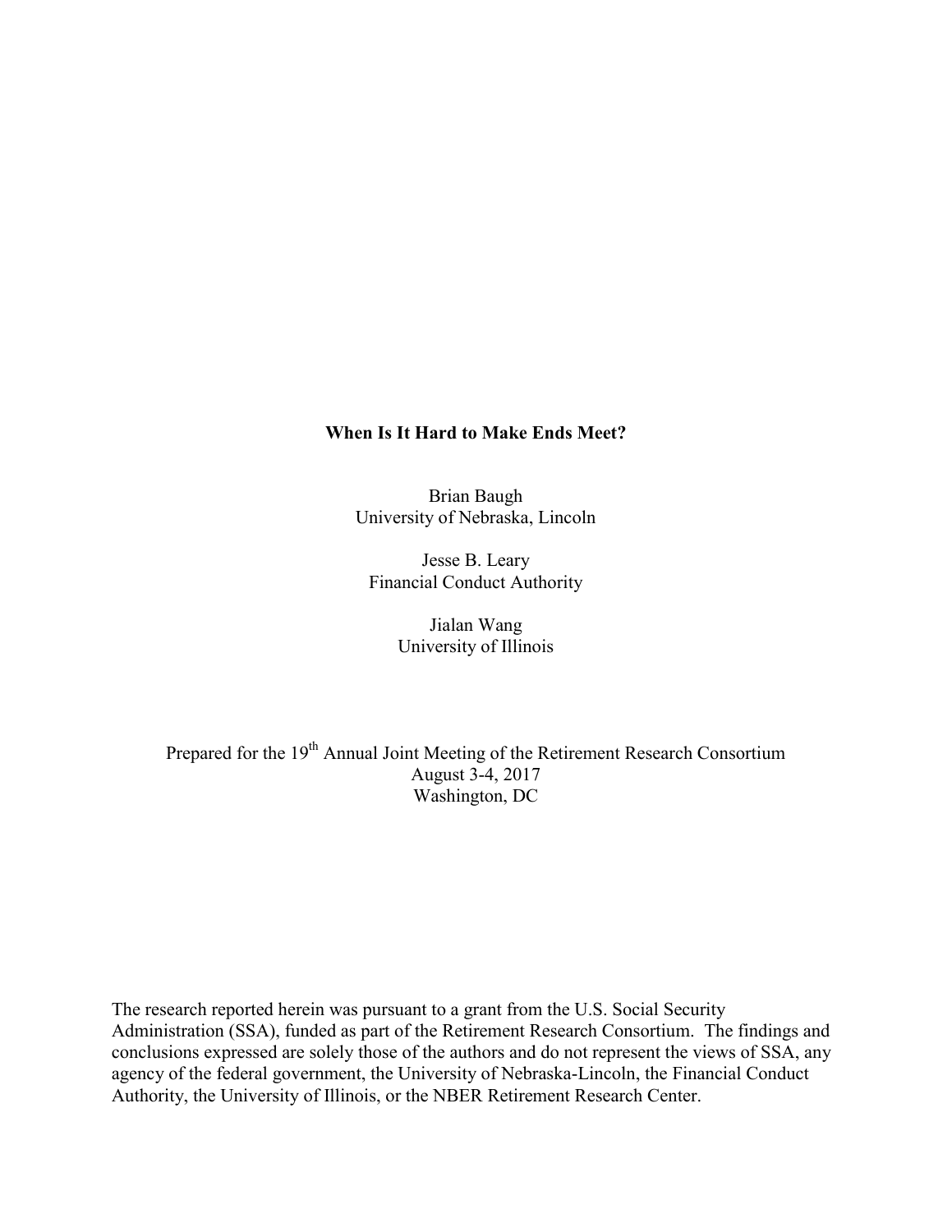Since 1997, the Social Security Administration (SSA) has disbursed Old Age, Survivor and Disability Insurance (OASDI) payments on the second, third, or fourth Wednesdays of each month, depending on the beneficiaries' date of birth. This schedule generates pay periods that are either 28 or 35 days long. This study examines the effects of the Wednesday payment schedule on the financial behavior and financial health of OASDI beneficiaries. First, we find that beneficiaries are significantly more likely to experience financial shortfalls during 35-day versus 28-day pay periods. Second, we find that beneficiaries are more likely to experience shortfalls if they have a greater timing mismatch between their benefits income and their due dates for mortgage, auto, and credit card payments. The results suggest that policies and technologies that help consumers align the timing of their income and expenditures could improve financial health.

## **Data, Methods, and Results**

We assess the effects of the Wednesday OASDI disbursement schedule on several measures of financial health from two distinct datasets. Our first dataset comes from an online account aggregator, a free service that allows users to link and monitor their financial activities across multiple financial accounts. We identify about 34,000 beneficiary households that are paid on one of the three Wednesday schedules among the set of users of this aggregation service. For these households, we observe details of their bank and credit card transactions, including transaction dates, descriptions, and amounts. Our second dataset is an anonymized administrative dataset collected by the Consumer Financial Protection Bureau that includes storefront payday loans made by several large lenders. We identify several tens of thousands of OASDI beneficiaries paid on Wednesdays by matching their reported income sources with the SSA disbursement calendar. For each loan, we observe the principal and fee amounts, origination dates, payment due dates, and actual payment dates.

Our key measures of financial health are the propensity of beneficiaries to experience bank overdrafts, bounced checks, and online and storefront payday loans on a given day. On an average day, Wednesday group beneficiaries have a 0.7-percent probability of experiencing an overdraft, an 0.2-percent probability of having a bounced check, and 0.01- and 0.05-percent probabilities of taking out online and storefront payday loans, respectively. While these are not

2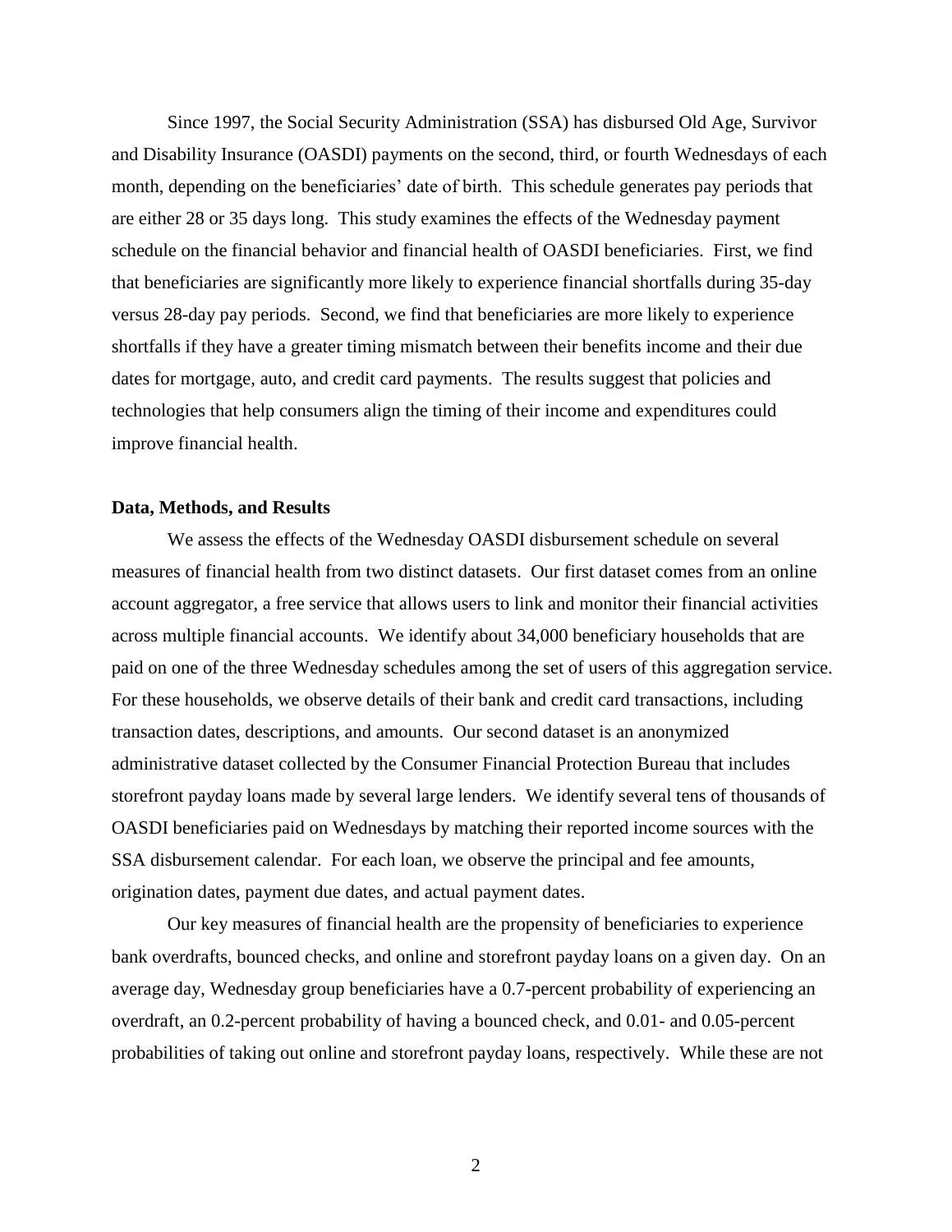high probabilities on a daily basis, a given household has more than a 13-percent chance of experiencing one of these types of financial shortfalls in an average month.

As shown in Figure 1, the incidence of financial shortfalls is significantly higher during long (red triangles) versus short (blue squares) pay periods. Households are 5 percent more likely per day to experience an overdraft during 35-day pay periods compared with 28-day pay periods. They are 3 percent more likely to experience a bounced check, 16 percent more likely to take out an online payday loan, and 31 percent more likely to take out a storefront payday loan. Beneficiaries paid near the end of the month are also in better financial health than those paid in the middle of the month.

Relative to the second Wednesday group, those in the fourth Wednesday group are 3 percent less likely to overdraft, 10 percent less likely to have a bounced check, 14 percent less likely to take out online payday loans, and 4 percent less likely to take out storefront payday loans. We find evidence that the differences in financial health across the three Wednesday groups – who have otherwise identical economic circumstances – are driven by the mismatch in timing between their benefits payments and monthly mortgage, auto, and credit card payments. Despite these findings, we find that beneficiaries are unlikely to adjust the due dates for their monthly expenditures to better align with their incomes – either because they do not want to, because they are not able to, or both.

## **Implications**

Our results highlight the need for better policies and tools to help consumers match the timing of their income and expenditures. Such tools, which are increasingly available through traditional banks, payroll providers, and financial technology firms, could help consumers avoid high-cost borrowing and other costs of financial shortfalls. These innovations would be especially beneficial for vulnerable households, such as those who depend on SSA benefits. The results of this project are not only relevant for the OASDI benefits disbursement system, but may also help inform the impacts of income timing for other benefits programs administered by SSA and other state and federal agencies.

3